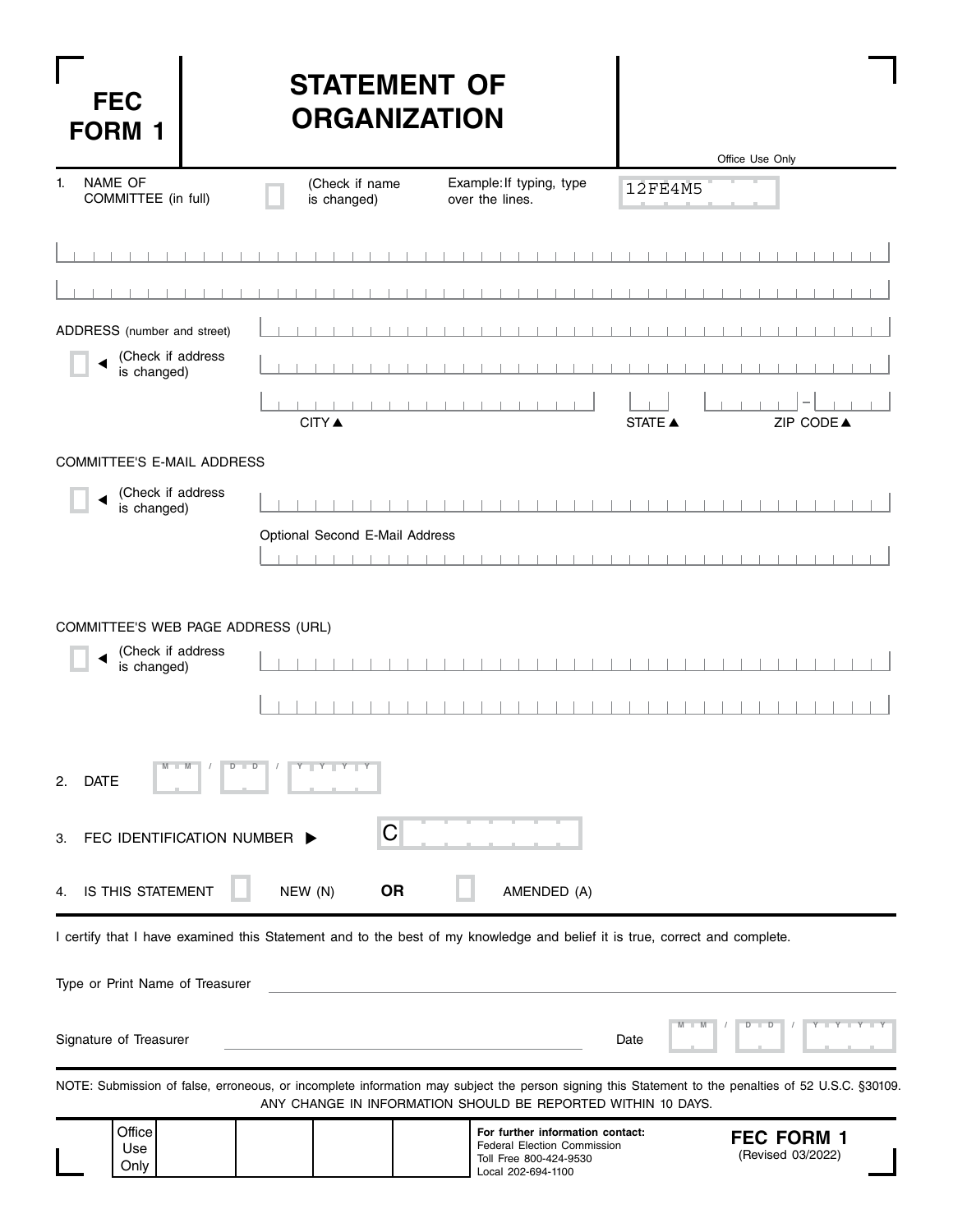| 5.  | TYPE OF COMMITTEE:                                                                                                                                                                                                          |
|-----|-----------------------------------------------------------------------------------------------------------------------------------------------------------------------------------------------------------------------------|
|     | <b>Candidate Committee:</b>                                                                                                                                                                                                 |
| (a) | This committee is a principal campaign committee. (Complete the candidate information below.)                                                                                                                               |
| (b) | This committee is an authorized committee, and is NOT a principal campaign committee. (Complete the candidate<br>information below.)                                                                                        |
|     | Name of<br>Candidate                                                                                                                                                                                                        |
|     | <b>State</b><br>Candidate<br>Office<br>President<br>House<br>Senate<br>Party Affiliation<br>Sought:<br><b>District</b>                                                                                                      |
| (c) | This committee supports/opposes only one candidate, and is NOT an authorized committee.                                                                                                                                     |
|     | Name of<br>Candidate                                                                                                                                                                                                        |
|     | <b>Party Committee:</b>                                                                                                                                                                                                     |
| (d) | (National, State<br>(Democratic,<br>This committee is a<br>or subordinate) committee of the<br>Republican, etc.) Party                                                                                                      |
|     | <b>Political Action Committee (PAC):</b>                                                                                                                                                                                    |
| (e) | This committee is a separate segregated fund. (Identify connected organization on line 6.) Its connected organization is a:                                                                                                 |
|     | Corporation w/o Capital Stock<br>Corporation<br>Labor Organization                                                                                                                                                          |
|     | Membership Organization<br><b>Trade Association</b><br>Cooperative                                                                                                                                                          |
|     | In addition, this committee is a Lobbyist/Registrant PAC.                                                                                                                                                                   |
| (f) | This committee supports/opposes more than one Federal candidate, and is NOT a separate segregated fund or party<br>committee. (i.e., nonconnected committee)                                                                |
|     | In addition, this committee is a Lobbyist/Registrant PAC.                                                                                                                                                                   |
|     | In addition, this committee is a Leadership PAC. (Identify sponsor on line 6.)                                                                                                                                              |
| (g) | This committee is an independent expenditure-only political committee (Super PAC).                                                                                                                                          |
|     | In addition, this committee is a Lobbyist/Registrant PAC.                                                                                                                                                                   |
| (h) | This committee is a political committee with both contribution and non-contribution accounts (Hybrid PAC).                                                                                                                  |
|     | In addition, this committee is a Lobbyist/Registrant PAC.                                                                                                                                                                   |
|     | <b>Joint Fundraising Representative:</b>                                                                                                                                                                                    |
|     | This committee collects contributions, pays fundraising expenses and disburses net proceeds for two or more political<br>committees/organizations, at least one of which is an authorized committee of a federal candidate. |
|     | This committee collects contributions, pays fundraising expenses and disburses net proceeds for two or more political<br>committees/organizations, none of which is an authorized committee of a federal candidate.         |
|     |                                                                                                                                                                                                                             |

Committees Participating in Joint Fundraiser

|    |  |  | . |  |  |  |  |  |  |  |  |  |
|----|--|--|---|--|--|--|--|--|--|--|--|--|
|    |  |  |   |  |  |  |  |  |  |  |  |  |
|    |  |  |   |  |  |  |  |  |  |  |  |  |
| 2. |  |  |   |  |  |  |  |  |  |  |  |  |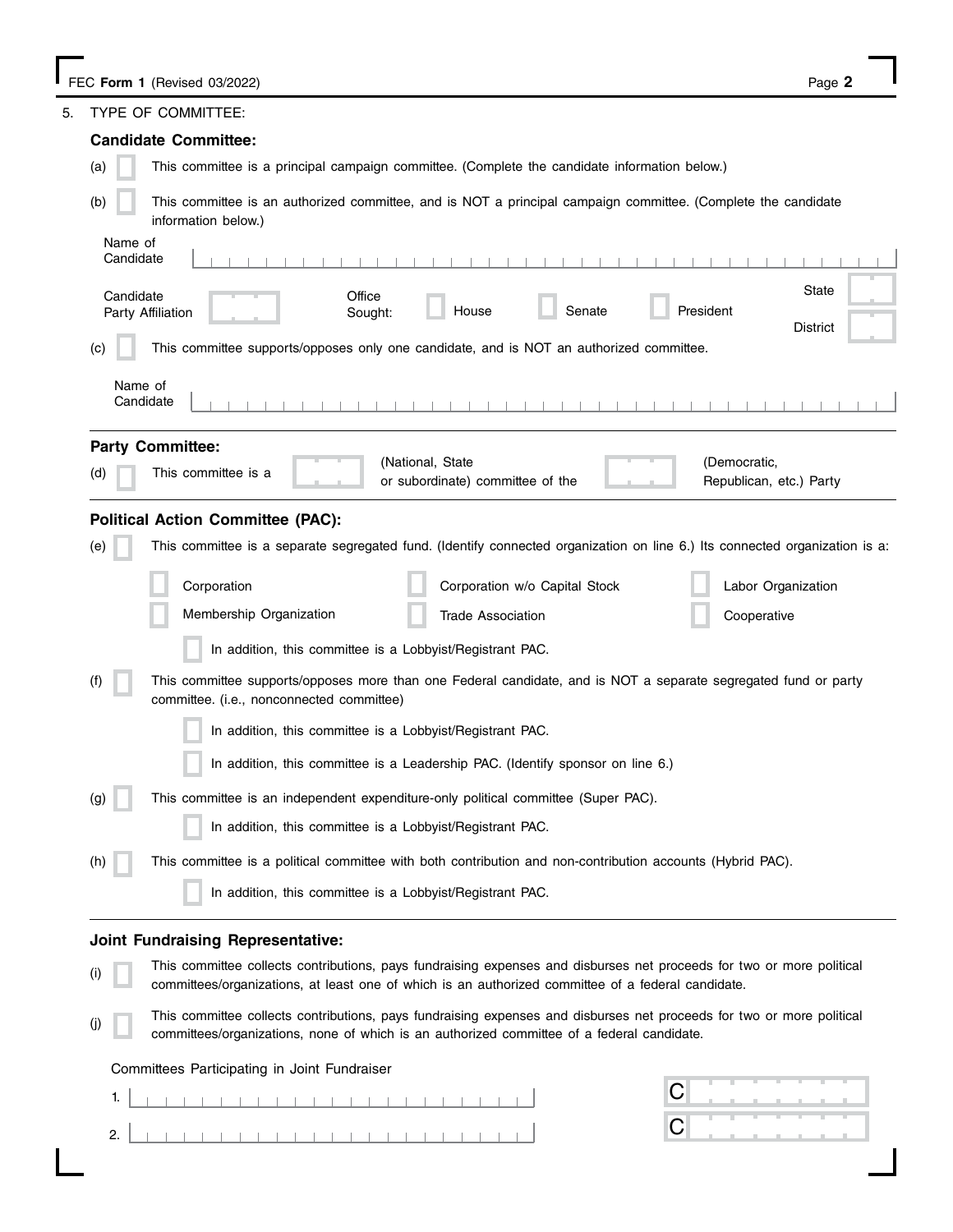FEC Form 1 (Revised 03/2022) **Page 3** 

 $\overline{\phantom{a}}$ 

 $\overline{1}$ 

 $\mathbb{R}$  $\overline{\phantom{a}}$ 

 $\overline{1}$ 

Write or Type Committee Name

| Name of Any Connected Organization, Affiliated Committee, Joint Fundraising Representative, or Leadership PAC Sponsor                                  |                        |                         |                    |                                  |                        |
|--------------------------------------------------------------------------------------------------------------------------------------------------------|------------------------|-------------------------|--------------------|----------------------------------|------------------------|
|                                                                                                                                                        |                        |                         |                    |                                  |                        |
|                                                                                                                                                        |                        |                         | and the control of |                                  |                        |
| <b>Mailing Address</b>                                                                                                                                 |                        |                         |                    |                                  |                        |
|                                                                                                                                                        |                        |                         |                    |                                  |                        |
|                                                                                                                                                        |                        |                         |                    |                                  |                        |
|                                                                                                                                                        |                        | CITY ▲                  |                    | <b>STATE ▲</b>                   | ZIP CODE ▲             |
| Relationship:                                                                                                                                          | Connected Organization | Affiliated Organization |                    | Joint Fundraising Representative | Leadership PAC Sponsor |
| Custodian of Records: Identify by name, address (phone number -- optional) and position of the person in possession of committee<br>books and records. |                        |                         |                    |                                  |                        |
| Full Name                                                                                                                                              |                        |                         |                    |                                  |                        |
| <b>Mailing Address</b>                                                                                                                                 |                        |                         |                    |                                  |                        |
|                                                                                                                                                        |                        |                         |                    |                                  |                        |

| Title or Position $\blacktriangledown$                                                                                            |  |
|-----------------------------------------------------------------------------------------------------------------------------------|--|
|                                                                                                                                   |  |
| 8. Treasurer: List the name and address (phone number -- optional) of the treasurer of the committee: and the name and address of |  |

STATE  $\blacktriangle$ 

CITY ▲ STATE ▲ ZIP CODE ▲

 $CITY$   $\triangle$ 

8. **Treasurer:** List the name and address (phone number -- optional) of the treasurer of the committee; and the name and address of any designated agent (e.g., assistant treasurer).

| Full Name<br>of Treasurer              |        |                             |                                 |
|----------------------------------------|--------|-----------------------------|---------------------------------|
| <b>Mailing Address</b>                 |        |                             |                                 |
|                                        |        |                             |                                 |
|                                        |        |                             | $\hspace{0.1mm}-\hspace{0.1mm}$ |
|                                        | CITY ▲ | STATE ▲                     | ZIP CODE $\blacktriangle$       |
| Title or Position $\blacktriangledown$ |        |                             |                                 |
|                                        |        | $1 - 1$<br>Telephone number | $ - $                           |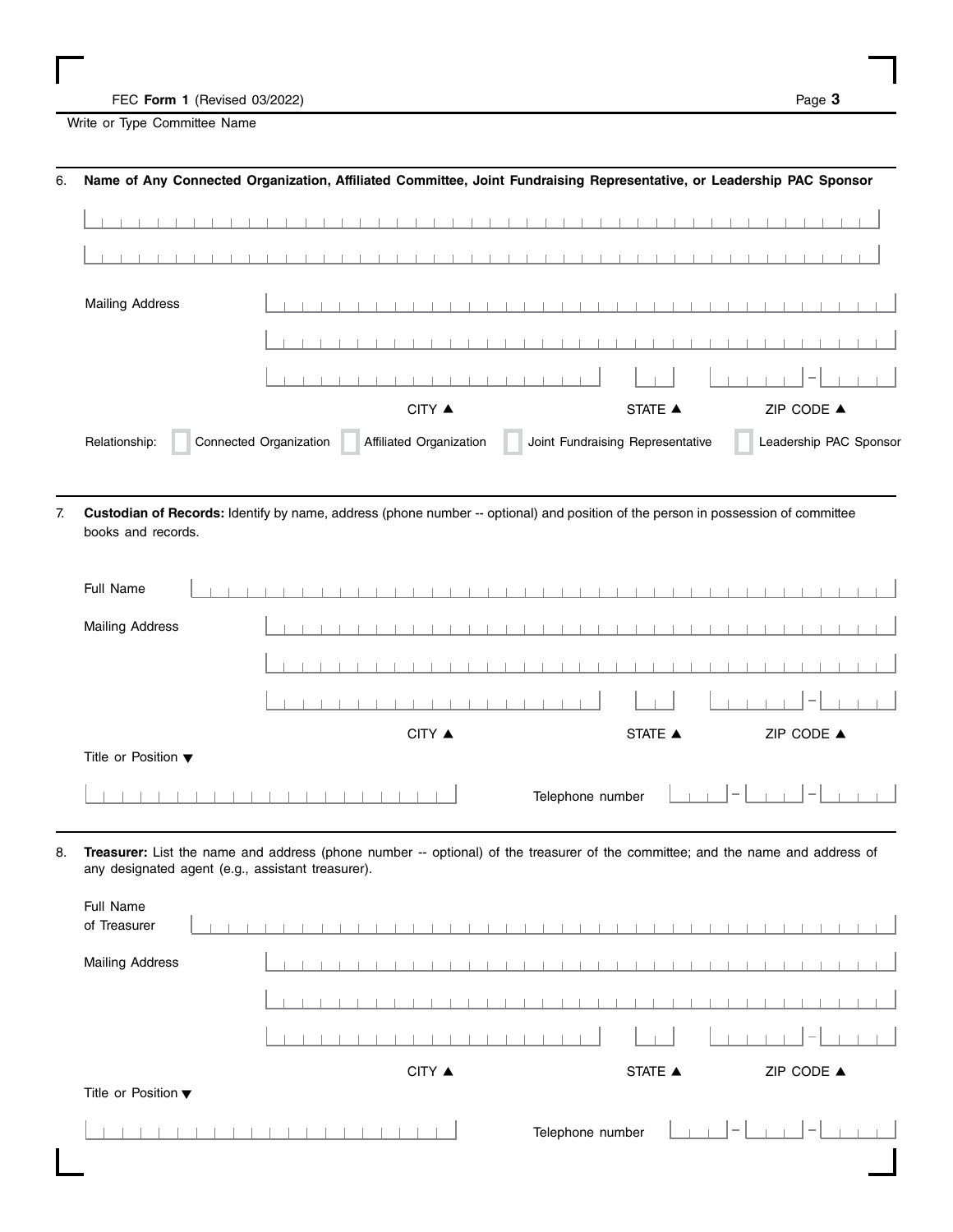| FEC Form 1 (Revised 03/2022)        |  |  |  |  |  |        |  |  |  |  |                  |                |  |  |  | Page 4     |  | ш |
|-------------------------------------|--|--|--|--|--|--------|--|--|--|--|------------------|----------------|--|--|--|------------|--|---|
| Full Name of<br>Designated<br>Agent |  |  |  |  |  |        |  |  |  |  |                  |                |  |  |  |            |  |   |
| <b>Mailing Address</b>              |  |  |  |  |  |        |  |  |  |  |                  |                |  |  |  |            |  |   |
|                                     |  |  |  |  |  |        |  |  |  |  |                  |                |  |  |  |            |  |   |
|                                     |  |  |  |  |  |        |  |  |  |  |                  |                |  |  |  |            |  |   |
|                                     |  |  |  |  |  | CITY ▲ |  |  |  |  |                  | <b>STATE ▲</b> |  |  |  | ZIP CODE ▲ |  |   |
| Title or Position ▼                 |  |  |  |  |  |        |  |  |  |  |                  |                |  |  |  |            |  |   |
|                                     |  |  |  |  |  |        |  |  |  |  | Telephone number |                |  |  |  |            |  |   |

9. **Banks or Other Depositories:** List all banks or other depositories in which the committee deposits funds, holds accounts, rents safety deposit boxes or maintains funds.

Name of Bank, Depository, etc.

 $\perp$  $\mathbb{R}$  $\Box$  $\Box$  $\Box$  $\overline{\phantom{0}}$ Mailing Address  $\mathbf{I}$  $\overline{1}$  $\mathbb{R}$  $\overline{1}$  $\perp$  $\overline{1}$  $\overline{1}$  $\begin{array}{ccc}\n\text{CITY} & \blacktriangle & \text{ZIP} & \text{CODE} \end{array}$ Name of Bank, Depository, etc.  $\mathbb{L}$  $\blacksquare$  $\blacksquare$  $\mathbb{I}$  $\overline{\phantom{a}}$  $\mathbb{R}$ Mailing Address  $\pm$   $\pm$  $\Box$  $\Box$  $\Box$  $\blacksquare$  $\overline{1}$  $\begin{array}{ccc}\n\text{CITY} & \blacktriangle & \text{CITY} & \blacktriangle & \text{CIP} & \text{CODE} & \blacktriangle\n\end{array}$